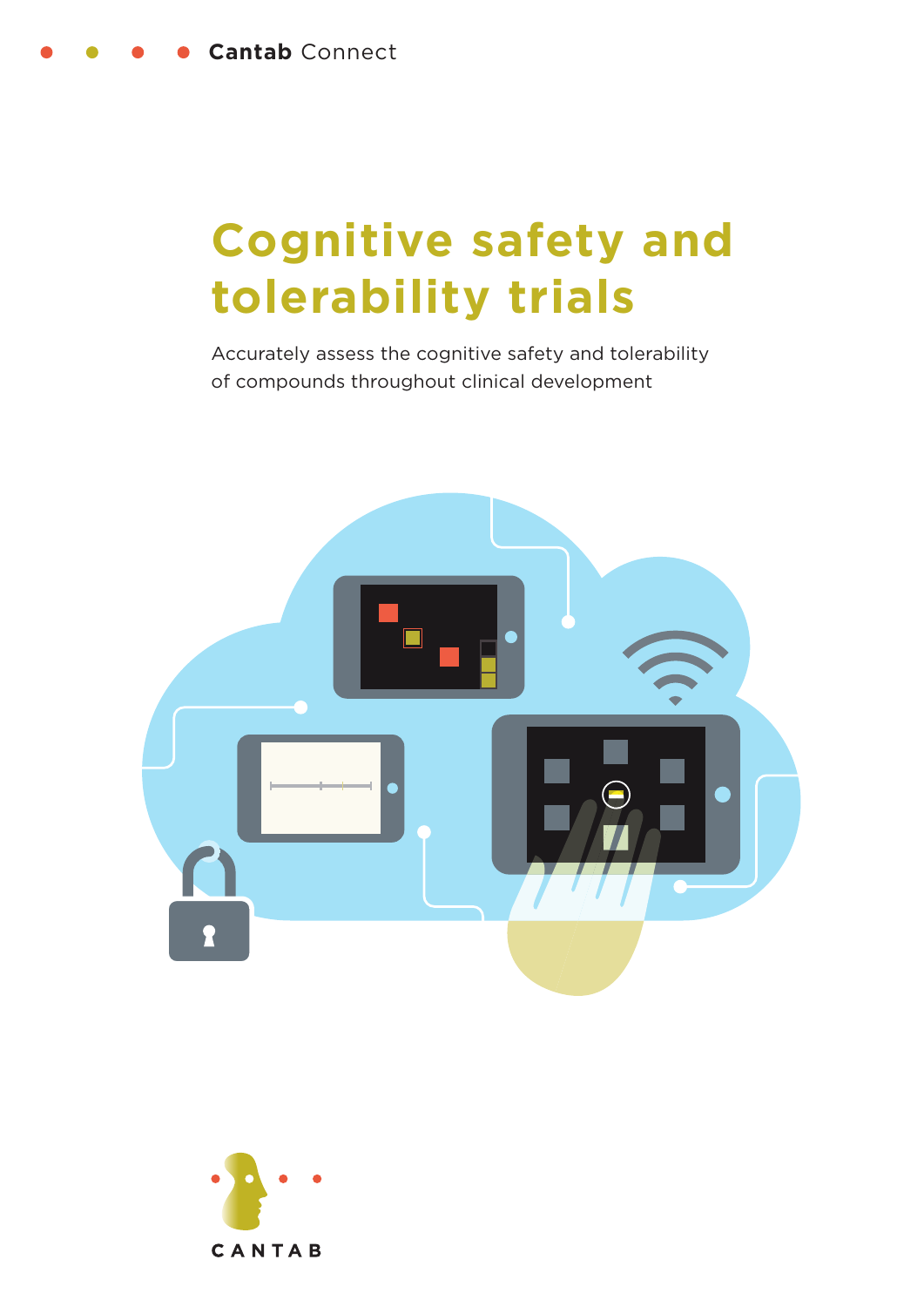## Cognitive safety and tolerability

**Application:**

Phase II-IV Clinical Trials CNS and non-CNS

**Optimize your clinical trials for better, more efficient outcomes with the Clinical Trial Information Systems (CTIS) on Cantab Connect.**

Cantab Connect products combine leading cognitive neuroscience with innovative cloud technology for more reliable and sensitive cognitive testing.

#### **CTIS-Profi le**

Assess cognitive safety in Phase I

#### **Measures:**

- Visual episodic memory
- Psychomotor speed
- Processing speed
- Executive function

#### **CTIS-Profile Test panel**



**Visual episodic memory task**  Sensitive to hippocampal and temporal-frontal functioning. Designed for healthy subjects, reducing ceiling effects.

**Psychomotor and processing speed task** Measured using a reaction time test, which is an assay for mental and movement reaction times.



**Age range:** 18 - 50 **Length:** < 15 minutes **Administration:** Standardized

**Scoring:** Automatic **Testing device:** iPad Air

**Working memory and executive function task** Measures retention and manipulation of visuospatial information. Task difficulty is adapted for healthy subjects.

**Age range:** All ages of patients

**Length:** 20 minutes **Administration:** Standardized

**Scoring:** Automatic **Testing device:** iPad Air

#### **CTIS-Profile 2<sup>+</sup>**

Evaluate and track cognitive safety in Phase II, III and IV

**Application:** ase II Phase III

#### **Measures:**

- Visual episodic memory
- Processing speed
- Psychomotor speed
- Working memory
- Executive function
- Sustained attention





**Visual episodic memory task** Sensitive to hippocampal and temporal-frontal functioning. Suitable for testing impaired patients and older adults.



**Psychomotor and processing speed task** Measured using a reaction time test, which is an assay for mental and movement reaction times.



**Working memory and executive function task** Measures retention of visuospatial information and use of strategy.



**Sustained attention task** Provides measures of response bias, target sensitivity and reaction time.

#### **CTIS-Abuse Liability**

Measure the potential for human abuse liability in clinical studies

#### **Measures:**

- Drug effects
- Overall drug liking
- Drug similarity
- Subjective drug value
- Potential for abuse

**Application:** Phase IV

#### **Age range:** 18 - 90 **Length:** 5 minutes **Administration:** Standardized **Scoring:** Automatic **Testing device:** iPad Air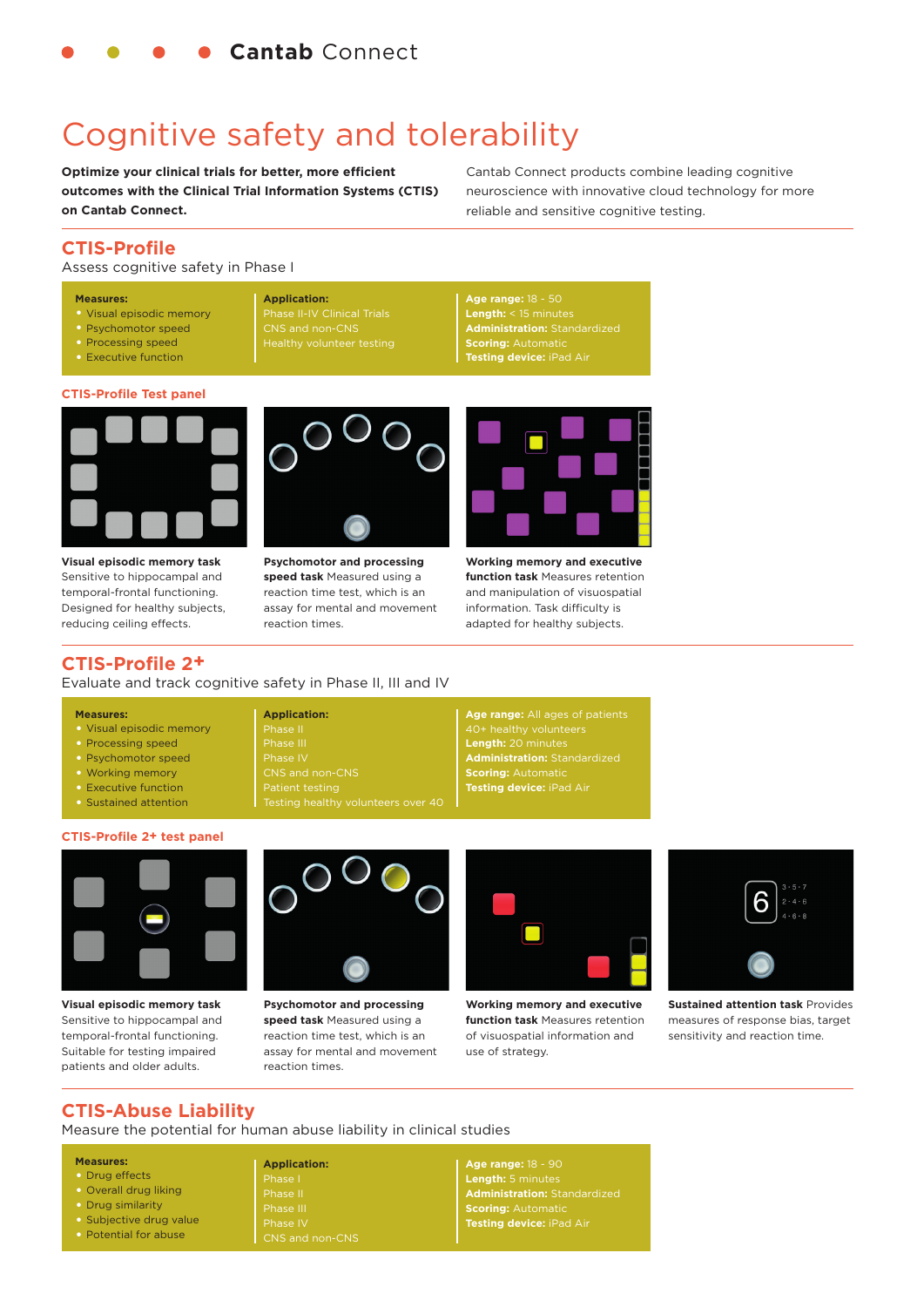| Cambridge Cognition<br>Change Study                                                | Cambridge Hesting Centre<br>101 (Profile 2+ Demonstration)                                                         |                     | Online (offline ready)                           |
|------------------------------------------------------------------------------------|--------------------------------------------------------------------------------------------------------------------|---------------------|--------------------------------------------------|
| <b>A</b> Ran Test<br>Open Queries<br>$\sqrt{\frac{1}{2}}$ Heures<br><b>CANSTON</b> | Test an existing Subject<br>Subject ID<br>loon<br><b>Bandweighting ID</b><br><b>Your</b><br><b>Subject Details</b> | Shew Att<br>Fiber:  | ٠<br>Test a new Subject<br>ъ<br>÷<br>Edit $\rho$ |
| <b>O</b> Add Subject                                                               | Subject (D)<br>Excelentation Of                                                                                    | cos<br>MAY          |                                                  |
| <b>B</b> Reporting                                                                 | <b>Status</b>                                                                                                      | ENROLLED.           |                                                  |
|                                                                                    | Center<br>Extent                                                                                                   | Malas<br>1968-09-20 |                                                  |
| <b>The Manage My Account</b><br><b>B</b> ussel                                     | Met.<br>Of V2: The                                                                                                 | т                   | <b>Start Sed</b>                                 |

### **Evaluating cognitive safety**

All drugs that cross the blood-brain barrier, and many which indirectly affect brain function, can cause cognitive impairment, such as memory loss, attention deficit and slowing of reaction time.

Determining the cognitive properties of compounds reduces patient and commercial risk, and complies with regulatory guidance.

**Risk reduction** - Detect and monitor cognitive signals in drug development.

**Confidence in compounds** – Clearer understanding enhances the ability to make informed decisions.

**Drug differentiation** – Identify a favourable cognitive safety profile to boost marketing claims.

**Complete compliance** – Fulfil regulatory requirements with data submissions that include cognitive safety in order to ensure your submissions are viewed more positively by regulators<sup>1</sup>.

|              | My mood is                   |               |
|--------------|------------------------------|---------------|
| Very relaxed | Neither relaxed nor agitated | Very agitated |
|              |                              |               |
|              | Next                         |               |

## **Optimized clinical trials**

**Simple, scalable touchscreen testing** – Cantab Connect makes cognitive assessment easy. The intuitive control center and touchscreen tests enable the management of participants, data and trials in a simple to use application.

**Better data, greater value** – CTIS products guarantee better data, faster, and so optimize time and cost.

**Fully supported** – Customers are supported by expert neuropsychologists, project managers and data analysts, ensuring studies are run to the highest standards.

**Expert neuroscience as standard** - You benefit from the robust CANTAB™ scientific heritage, which is extensively validated with over 25 years of cognitive research.

**Regulatory-approved product to support label claims** – CTIS products are designed for GCP-compliant studies, compliant with the European Clinical Trials Directive 2001/20/EC and meet FDA regulations for computerized systems used in clinical trials and 21 CFR Part 11.

#### **Efficient drug development on the cloud**

Running on Cantab Connect, CTIS products deliver all the benefits of cloud technology, ensuring the best value, performance and speed in clinical trials.

**Flexible** – Easy to use, portable and accessible on multiple devices with tasks suitable for healthy participants and patients of different ages and levels of impairment.

**Efficient** – Workloads are reduced and productivity increased with minimal training requirements, automated test delivery, electronic data capture and instant scoring.

**Fast** – Rapid study initiation, instant data capture and scoring, and real-time access to connected data from anywhere in the world accelerate trials.

**Secure** – The continuity of studies is never in doubt with cloud-hosted data encryption and secure backups accessible from any device worldwide.

**Quality** – Clean and reliable data is guaranteed with CANTAB™ science and data management built into every product.



#### **Contact us**

**Email: clinicaltrials@camcog.com Visit: www.cantab.com/safety Call: +44 (0)1223 810 700**

Cambridge Cognition is the leading global provider of computerized cognitive assessments – combining science, service and technology to optimize mental health through life.